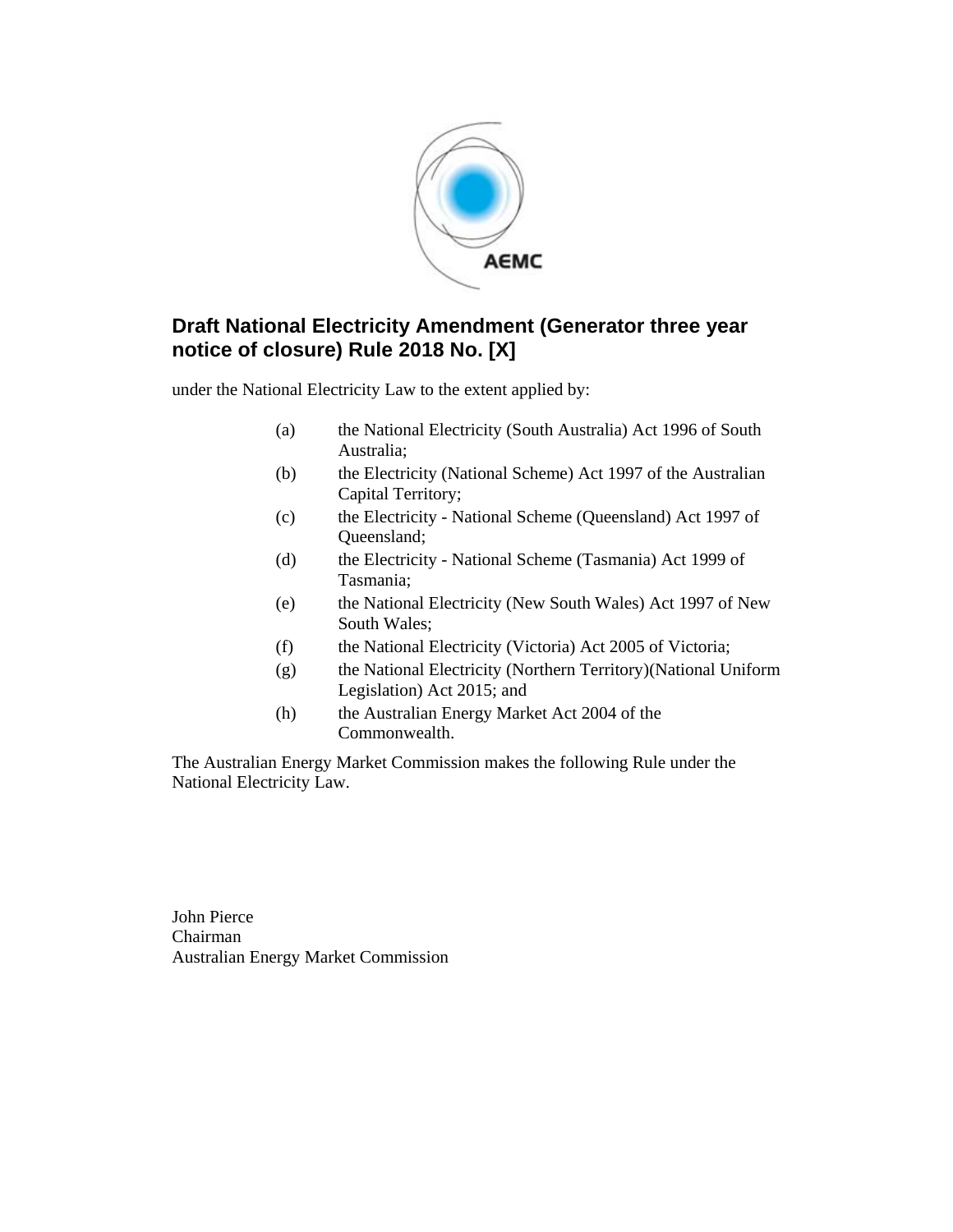## **Draft National Electricity Amendment (Generator three year notice of closure) Rule 2018**

## **1 Title of Rule**

This Rule is the *Draft National Electricity Amendment (Generator three year notice of closure) Rule 2018 No. [X]*.

## **2 Commencement**

Schedules 1, 2, 3 and 4 commence operation on [COMMENCEMENT\_DATE].

## **3 Amendment of the National Electricity Rules**

The National Electricity Rules are amended as set out in Schedule 1.

# **4 Amendment of the National Electricity Rules**

The National Electricity Rules are amended as set out in Schedule 2.

# **5 Amendment of the National Electricity Rules**

The National Electricity Rules are amended as set out in Schedule 3.

# **6 Amendment of the National Electricity Rules**

The National Electricity Rules are amended as set out in Schedule 4.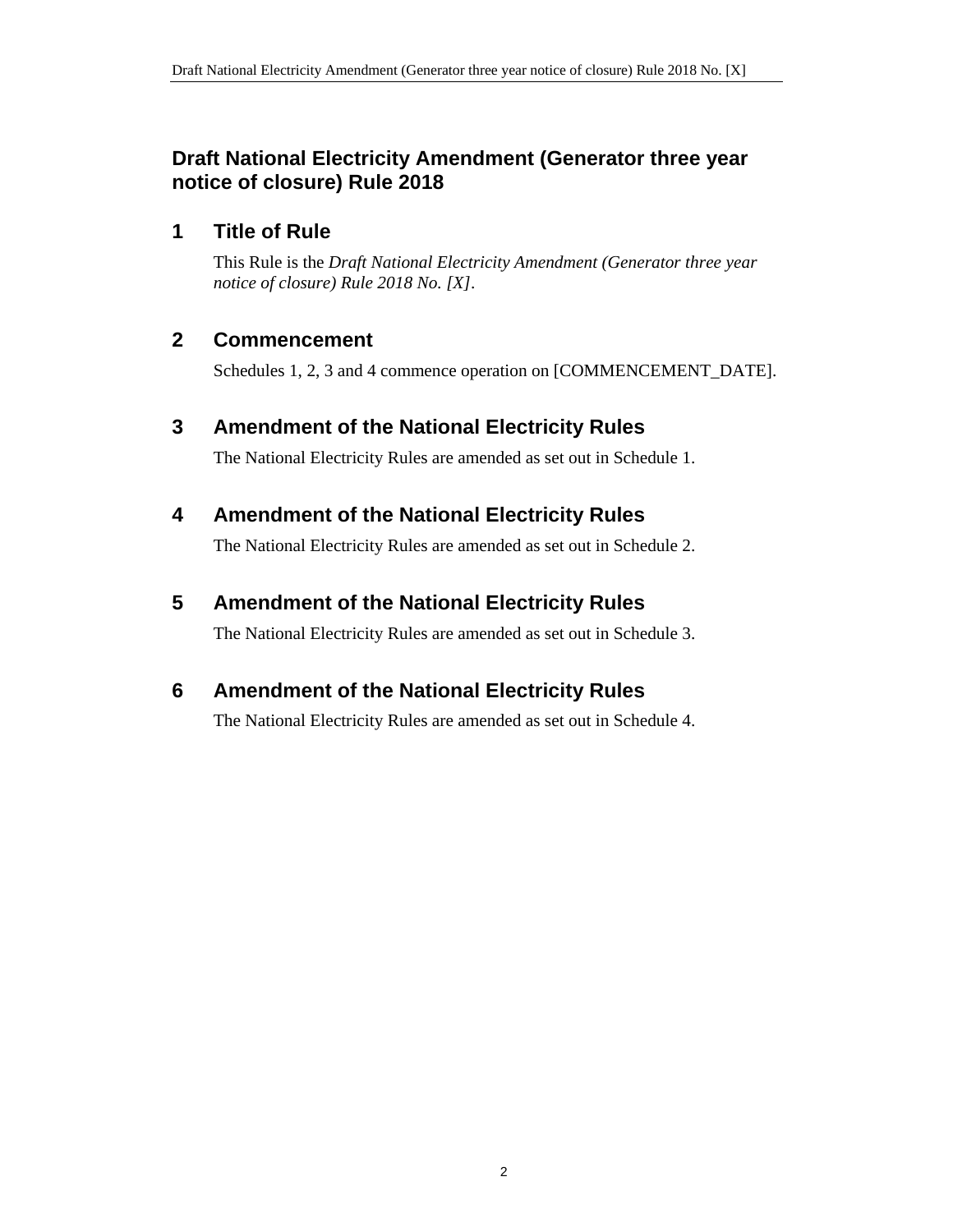#### **Schedule 1 Amendment to the National Electricity Rules**

(Clause 3)

#### **[1] Clause 2.2.1 Registration as a Generator**

In clause 2.2.1(e)(2), delete "and" at the end of the clause.

#### **[2] Clause 2.2.1 Registration as a Generator**

After clause 2.2.1(e)(2) insert:

(2A) if a *generating unit* is classified as a *scheduled generating unit*or a *semi-scheduled generating unit* in accordance with subparagraph (1), notify *AEMO* of the year in which the *Generator* expects the *generating unit* to cease supplying electricity to the *transmission network* or *distribution network* at its *connection point* (*expected closure year*); and

#### **[3] Clause 2.10.1 Notification of intention**

Omit clause 2.10.1(a) and substitute:

- (a) A person:
	- (1) may notify *AEMO* in writing that it wishes to cease to be registered in any category of *Registered Participant* or that it wishes to terminate any of its classifications of *loads*, *generating units* (other than a *generating unit* specified in subparagraph (2)) or *network services*; and
	- (2) who is a *Scheduled Generator* or *Semi-Scheduled Generator*, must notify *AEMO* in writing if it wishes to terminate any of its classifications of *generating units*.

## **[4] Clause 2.10.1 Notification of intention**

In clause  $2.10.1(c)$ , omit " $2.10.1(a)$ " and substitute " $2.10.1(a)(1)$ ".

## **[5] Clause 2.10.1 Notification of intention**

After clause 2.10.1(c) insert:

- (c1) In any notice given under paragraph (a)(2), the *Registered Participant*:
	- (1) must specify a date (the *closure date*) upon which it wishes the classification of the *generating unit* to be terminated, and in the case of a *Market Generator*, when it will cease to supply electricity or trade directly in the *market* whether entirely or in relation to one or more *connection points*; and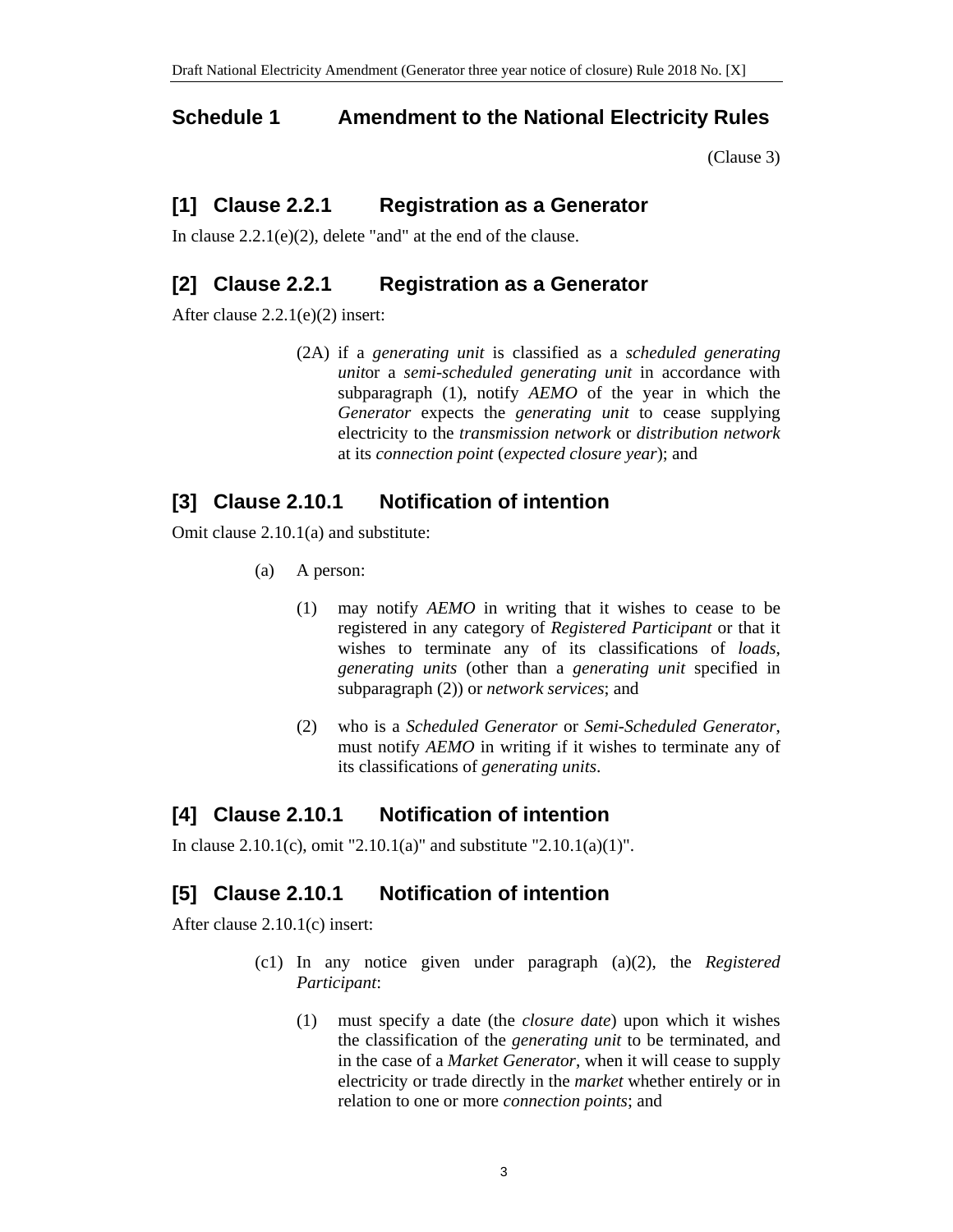(2) may amend the *closure date* by written notice to *AEMO*, from time to time.

#### *[the Commission will recommend this clause 2.10.1(c1) be classified as a civil penalty provision.]*

(c2) The *closure date* or any amended *closure date* must, in respect of a *Scheduled Generator* or *Semi-Scheduled Generator*, be a date no earlier than the date that is three years from the date of the notice given under paragraph (a)(2).

#### *[the Commission will recommend this clause 2.10.1(c2) be classified as a civil penalty provision]*

- (c3) Despite paragraph (c2), a *Scheduled Generator* or *Semi-Scheduled Generator* may specify a *closure date* or an amended *closure date* that is earlier than the date that is three years from the date of the notice given under paragraph (a)(2) if the relevant *Generator* wishes to terminate the classification of a *generating unit* or cease to supply electricity in the *market* in relation to one or more *connection points* because:
	- (1) an event that is beyond the reasonable control of the relevant *Generator* has occurred; and
	- (2) the occurrence of that event (or of an event of a similar kind) could not reasonably have been foreseen by the relevant *Generator*.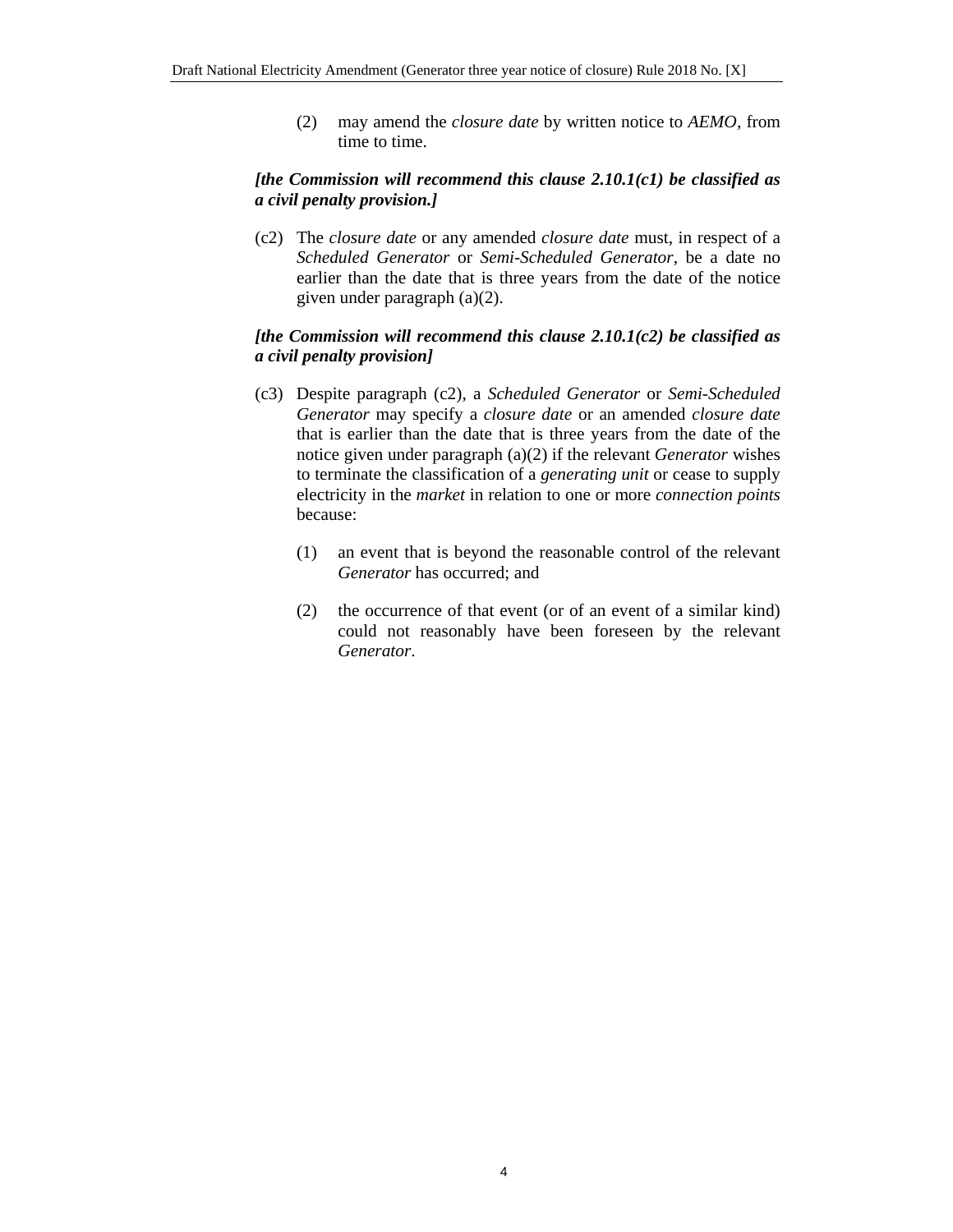#### **Schedule 2 Amendment to the National Electricity Rules**

(Clause 3)

#### **[1] Clause 3.7.1 Administration of PASA**

Omit clause  $3.7.1(c)(1)(ii)$  and substitute:

- (ii) intended *plant* availabilities having regard to, in respect of *scheduled generating units*:
	- (A) any *closure date* provided by the relevant *Scheduled Generator*; and
	- (B) the *expected closure year* of the *generating unit*;

#### **[2] Clause 3.7.2 Medium term PASA**

In clause 3.7.2(d)(1), delete "and" at the end of the clause.

## **[3] Clause 3.7.2 Medium term PASA**

In clause 3.7.2(d)(2), omit "." at the end of the clause and substitute "; and".

## **[4] Clause 3.7.2 Medium term PASA**

After clause 3.7.2(d)(2), insert:

(3) in the case of *Scheduled Generators*, the *expected closure year* of that *scheduled generating unit* (if that year has changed since it was notified under clause  $2.2.1(e)(2A)$  or last notified to *AEMO* under this subparagraph (3)).

## **[5] Rule 3.7B Unconstrained intermittent generation forecast**

Omit clause 3.7B(b)(1) and substitute:

- (1) submit to *AEMO*, in accordance with the *timetable*:
	- (i) the *plant availability* for each *semi-scheduled generating unit* for the purpose of paragraph (a) as soon as the *Semi-Scheduled Generator* becomes aware that the *plant availability* of the unit is at least 6MW below or above the *nameplate rating* of the unit; and
	- (ii) the *expected closure year* of a *semi-scheduled generating unit* (if that year has changed since it was notified under clause  $2.2.1(e)(2A)$  or last notified to *AEMO* under this subparagraph (ii)); and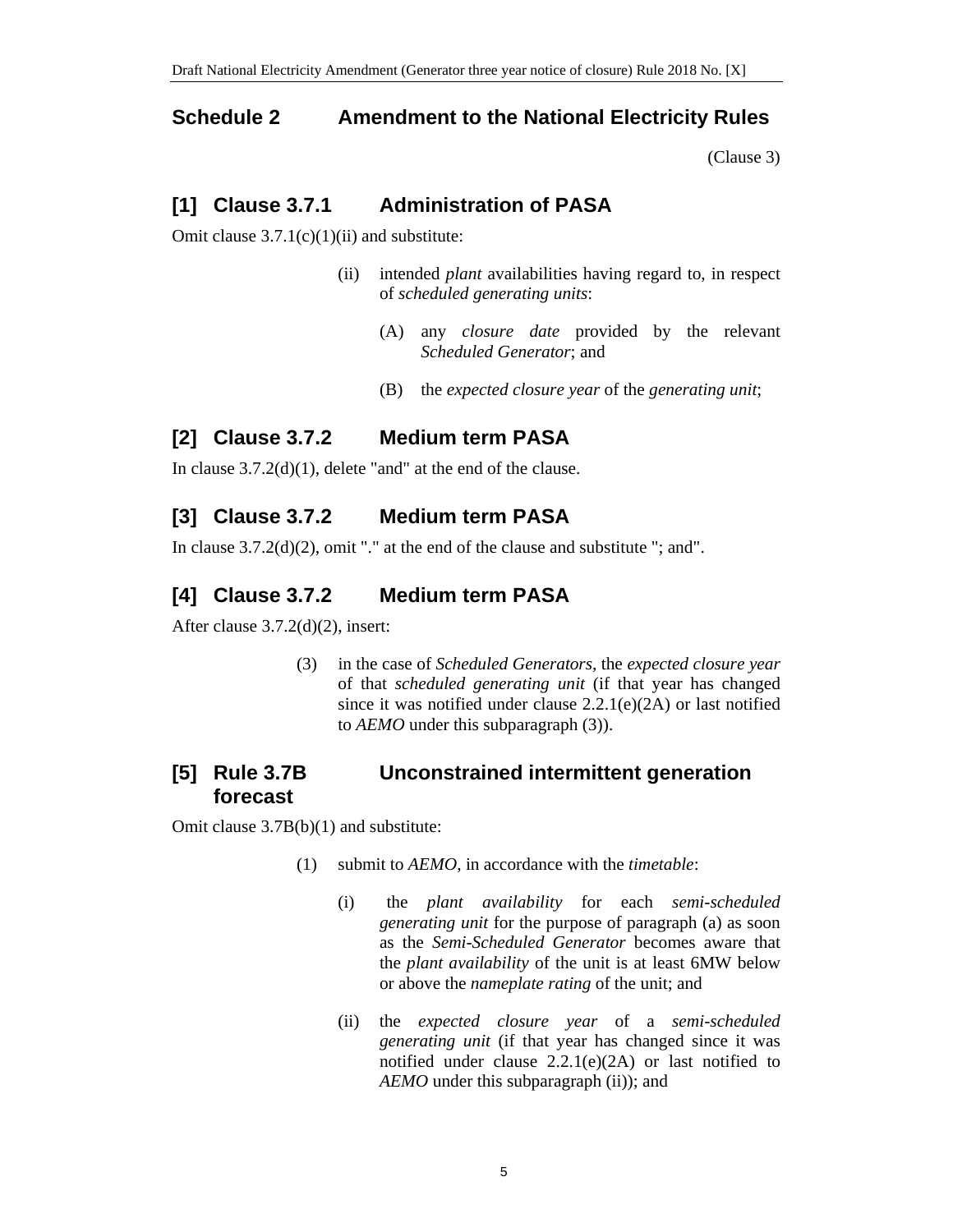#### **[6] Rule 3.7B Unconstrained intermittent generation forecast**

In clause  $3.7B(b)(2)$ , after " $(1)$ " insert " $(i)$ ".

#### **[7] Rule 3.7B Unconstrained intermittent generation forecast**

Omit clause 3.7B(c)(2) and substitute:

- (2) the *plant availability* of the *semi-scheduled generating unit* submitted by the *Semi-Scheduled Generator* under paragraph (b) having regard to:
	- (A) any *closure date* of the relevant *Semi-Scheduled Generator*; and
	- (B) the *expected closure year* of the *generating unit*;

#### **[8] Rule 3.7C Energy Adequacy Assessment Projection**

In clause 3.7C(k)(1), after "*EAAP*" insert ", including any scenarios that the *Reliability Panel* has identified for study for the purposes of preparing the *EAAP*".

# **[9] Clause 3.13.2 Systems and procedures**

In clause 3.13.2(l), after "available" insert "or to avoid providing *AEMO* with three years' notice of the *closure date*".

# **[10] Clause 3.13.3 Standing data**

After clause 3.13.3(2), insert:

(2A) a list of the *expected closure years* for all *scheduled generating units* and *semi-scheduled generating units* notified under clause 2.2.1(e)(2A), clause  $3.7.2(d)(3)$  or clause  $3.7B(b)(1)(B)$ ;

# **[11] Clause 3.13.3 Standing data**

After clause  $3.13.3(q)(3)$  insert:

- (3A) any *scheduled generating units* and *semi-scheduled generating units* that have an *expected closure year* in the subsequent 10 year period;
- (3B) any *generating units* for which *Generators* have provided a *closure date*;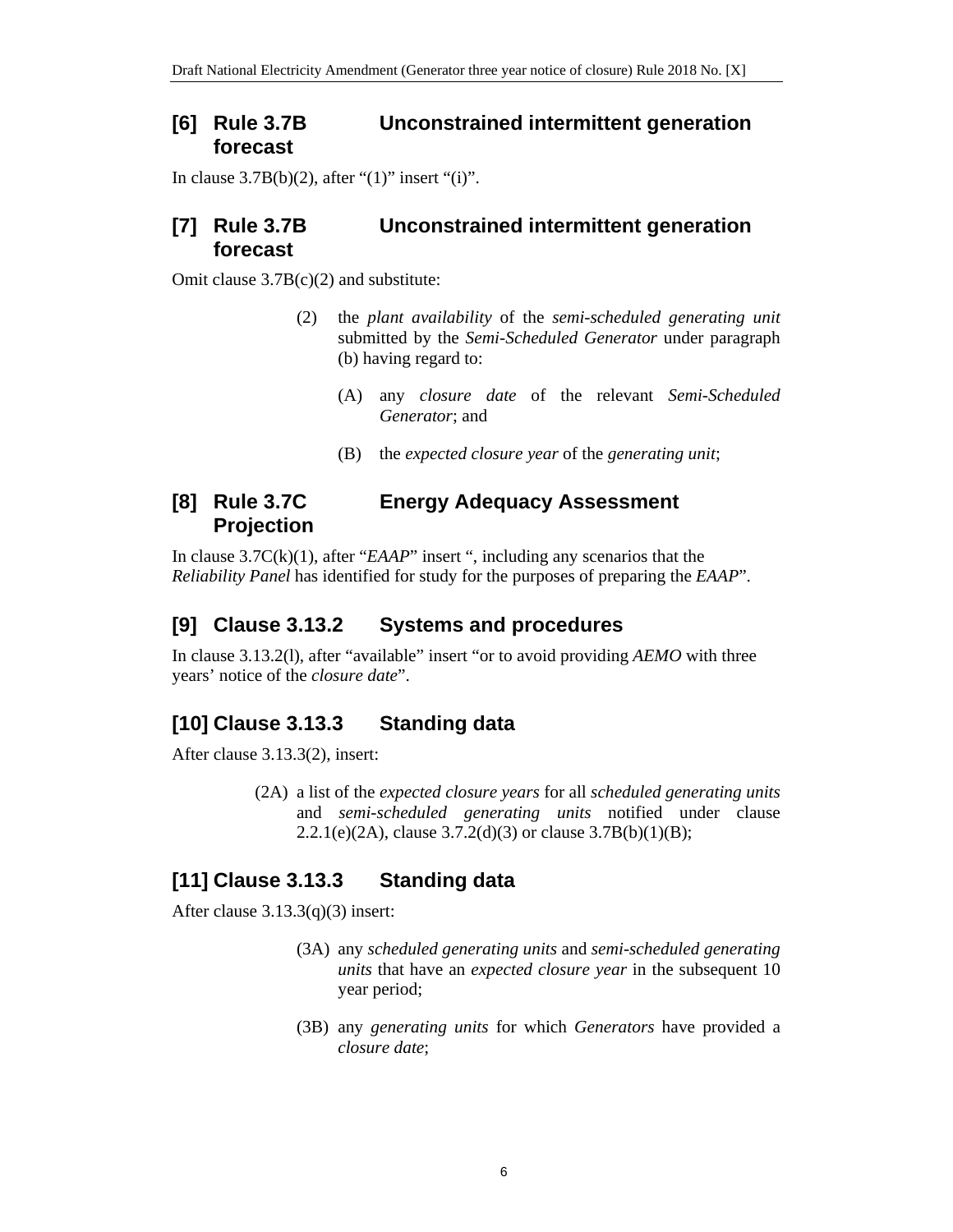#### **Schedule 3 Amendment to the National Electricity Rules**

(Clause 3)

### **[1] Clause 8.8.1 Purpose of Reliability Panel**

After clause 8.8.1(a)(2d) insert:

(2e) if the *Reliability Panel* considers it necessary or desirable, identify scenarios *AEMO* must study in preparing the *EAAP* for the purposes of clause  $3.7C(k)(1)$ .

## **[2] Clause 8.8.1 Purpose of Reliability Panel**

In clause 8.8.3(c2), after "8.8.1(a)(2c)," insert "8.8.1(a)(2e),".